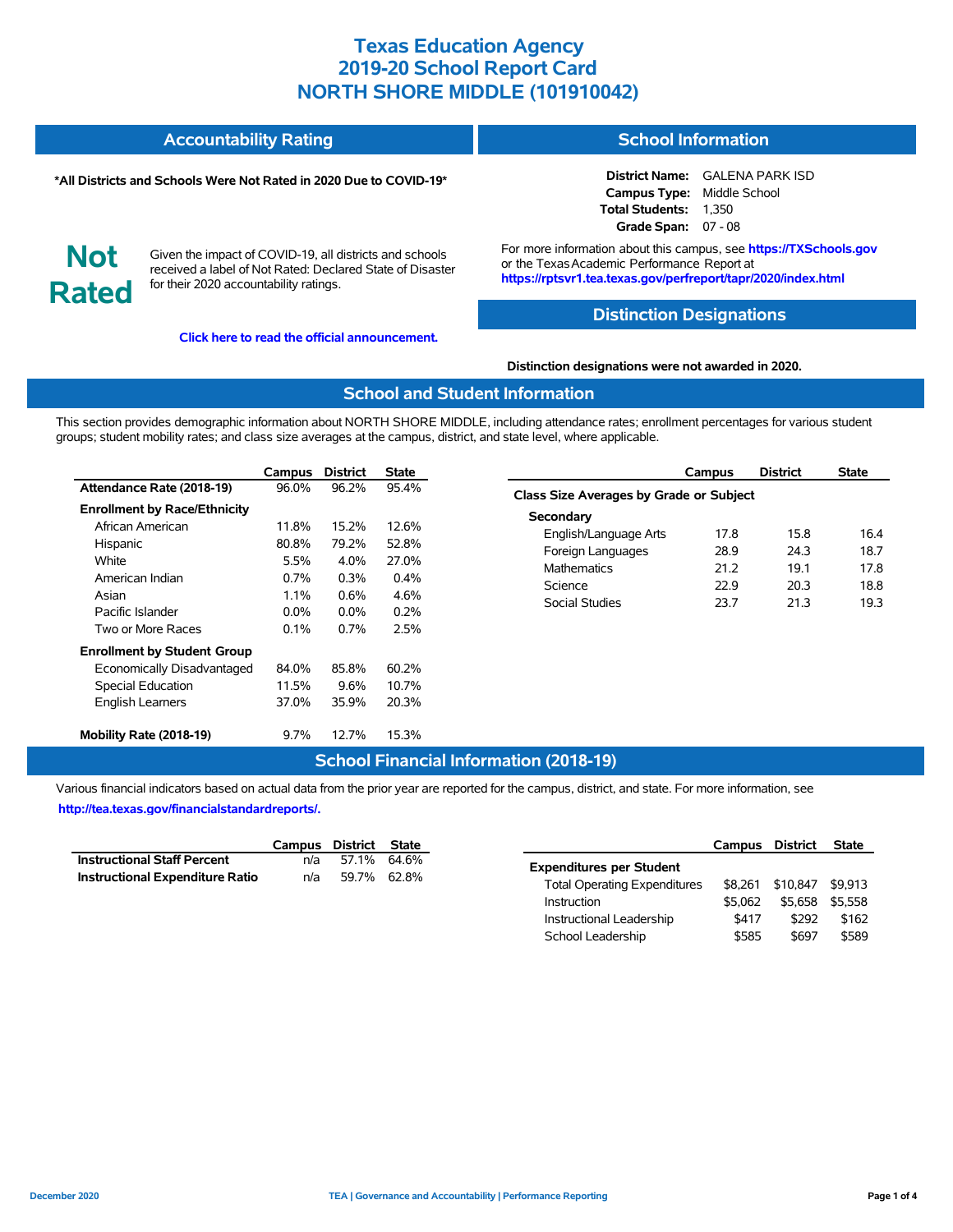#### **STAAR Outcomes**

This section provides STAAR performance and Academic Growth outcomes. Academic Growth measures whether students are maintaining performance or improving from year to year. **Please note that due to the cancellation of spring 2020 State of Texas Assessments of Academic Readiness (STAAR) due to the COVID-19 pandemic, the performance of this year's report is not updated.**

|                                                                                |      |       |     |     |                                   |     |       |                          |       |                          | Two or                   |        |
|--------------------------------------------------------------------------------|------|-------|-----|-----|-----------------------------------|-----|-------|--------------------------|-------|--------------------------|--------------------------|--------|
|                                                                                |      |       |     |     | African                           |     |       | American                 |       | <b>Pacific</b>           | More                     | Econ   |
|                                                                                |      | State |     |     | District Campus American Hispanic |     | White | Indian                   | Asian | <b>Islander</b>          | Races                    | Disadv |
| STAAR Performance Rates at Approaches Grade Level or Above (All Grades Tested) |      |       |     |     |                                   |     |       |                          |       |                          |                          |        |
| All Subjects                                                                   | 2019 | 78%   | 78% | 76% | 78%                               | 75% | 81%   | 82%                      | 98%   | $\overline{\phantom{0}}$ | 79%                      | 74%    |
|                                                                                | 2018 | 77%   | 76% | 72% | 75%                               | 70% | 79%   | 100%                     | 90%   | $\overline{\phantom{0}}$ | 100%                     | 70%    |
| ELA/Reading                                                                    | 2019 | 75%   | 73% | 78% | 85%                               | 77% | 78%   | 80%                      | 100%  | $\overline{a}$           | 86%                      | 76%    |
|                                                                                | 2018 | 74%   | 72% | 76% | 80%                               | 75% | 83%   | $\ast$                   | 88%   | $\overline{\phantom{0}}$ | $\ast$                   | 75%    |
| Mathematics                                                                    | 2019 | 82%   | 84% | 82% | 83%                               | 81% | 88%   | 80%                      | 100%  | $\overline{\phantom{0}}$ | 71%                      | 80%    |
|                                                                                | 2018 | 81%   | 84% | 81% | 83%                               | 80% | 83%   | $\ast$                   | 94%   | $\overline{\phantom{0}}$ | $\ast$                   | 79%    |
| Writing                                                                        | 2019 | 68%   | 67% | 71% | 79%                               | 69% | 79%   | $\ast$                   | 100%  | $\overline{\phantom{a}}$ | $\ast$                   | 68%    |
|                                                                                | 2018 | 66%   | 64% | 60% | 68%                               | 57% | 65%   | $\ast$                   | 100%  | $\overline{\phantom{0}}$ | $\ast$                   | 59%    |
| Science                                                                        | 2019 | 81%   | 82% | 81% | 78%                               | 81% | 91%   | $\ast$                   | 100%  | $\overline{a}$           | $\ast$                   | 80%    |
|                                                                                | 2018 | 80%   | 80% | 77% | 81%                               | 76% | 85%   | $\overline{\phantom{a}}$ | 80%   | $\overline{a}$           | $\overline{\phantom{a}}$ | 76%    |
| Social Studies                                                                 | 2019 | 81%   | 79% | 61% | 58%                               | 61% | 62%   | $\ast$                   | 80%   | $\overline{a}$           | $\ast$                   | 60%    |
|                                                                                | 2018 | 78%   | 71% | 50% | 52%                               | 48% | 74%   | $\overline{\phantom{a}}$ | 90%   | $\overline{\phantom{0}}$ | $\overline{\phantom{a}}$ | 48%    |
| STAAR Performance Rates at Meets Grade Level or Above (All Grades Tested)      |      |       |     |     |                                   |     |       |                          |       |                          |                          |        |
| All Subjects                                                                   | 2019 | 50%   | 46% | 46% | 49%                               | 44% | 54%   | 53%                      | 94%   | $\overline{a}$           | 67%                      | 43%    |
|                                                                                | 2018 | 48%   | 44% | 41% | 47%                               | 39% | 48%   | 100%                     | 78%   | $\overline{\phantom{0}}$ | 50%                      | 39%    |
| ELA/Reading                                                                    | 2019 | 48%   | 41% | 47% | 54%                               | 45% | 56%   | 60%                      | 93%   | $\overline{\phantom{a}}$ | 71%                      | 45%    |
|                                                                                | 2018 | 46%   | 40% | 42% | 53%                               | 39% | 48%   | $\ast$                   | 69%   | $\overline{a}$           | $\ast$                   | 39%    |
| Mathematics                                                                    | 2019 | 52%   | 53% | 52% | 55%                               | 51% | 52%   | 40%                      | 100%  | $\overline{\phantom{a}}$ | 71%                      | 50%    |
|                                                                                | 2018 | 50%   | 50% | 47% | 46%                               | 47% | 51%   | $\ast$                   | 88%   | $\overline{a}$           | $\ast$                   | 46%    |
| Writing                                                                        | 2019 | 38%   | 33% | 36% | 39%                               | 34% | 50%   | $\ast$                   | 100%  | $\overline{a}$           | $\ast$                   | 34%    |
|                                                                                | 2018 | 41%   | 37% | 35% | 46%                               | 32% | 41%   | $\ast$                   | 100%  | $\overline{\phantom{0}}$ | $\ast$                   | 32%    |
| Science                                                                        | 2019 | 54%   | 51% | 52% | 51%                               | 51% | 65%   | $\ast$                   | 100%  | $\overline{a}$           | $\ast$                   | 51%    |
|                                                                                | 2018 | 51%   | 45% | 50% | 55%                               | 48% | 62%   | $\overline{\phantom{a}}$ | 70%   | $\overline{a}$           | $\overline{\phantom{a}}$ | 46%    |
| Social Studies                                                                 | 2019 | 55%   | 51% | 32% | 36%                               | 31% | 44%   | $\ast$                   | 60%   | $\overline{a}$           | $\ast$                   | 30%    |
|                                                                                | 2018 | 53%   | 45% | 25% | 35%                               | 23% | 35%   |                          | 70%   |                          |                          | 23%    |
|                                                                                |      |       |     |     |                                   |     |       |                          |       |                          |                          |        |
| STAAR Performance Rates at Masters Grade Level (All Grades Tested)             |      |       |     |     |                                   |     |       |                          |       |                          |                          |        |
| All Subjects                                                                   | 2019 | 24%   | 18% | 20% | 23%                               | 19% | 27%   | 29%                      | 68%   | $\overline{a}$           | 13%                      | 19%    |
|                                                                                | 2018 | 22%   | 16% | 19% | 22%                               | 17% | 26%   | 60%                      | 62%   | $\overline{a}$           | 17%                      | 17%    |
| ELA/Reading                                                                    | 2019 | 21%   | 14% | 24% | 28%                               | 22% | 36%   | 40%<br>$\ast$            | 79%   | $\overline{\phantom{0}}$ | 0%<br>$\ast$             | 22%    |
|                                                                                | 2018 | 19%   | 13% | 21% | 27%                               | 20% | 26%   |                          | 56%   | $\overline{\phantom{0}}$ |                          | 19%    |
| <b>Mathematics</b>                                                             | 2019 | 26%   | 25% | 21% | 20%                               | 20% | 19%   | 40%<br>$\ast$            | 71%   | $\overline{\phantom{0}}$ | 29%                      | 19%    |
|                                                                                | 2018 | 24%   | 21% | 19% | 19%                               | 18% | 26%   | $\ast$                   | 69%   | $\overline{\phantom{a}}$ | $\ast$<br>$\ast$         | 17%    |
| Writing                                                                        | 2019 | 14%   | 9%  | 13% | 15%                               | 12% | 13%   |                          | 44%   | $\overline{\phantom{0}}$ |                          | 12%    |
|                                                                                | 2018 | 13%   | 9%  | 10% | 14%                               | 9%  | 21%   | $\ast$                   | 50%   | $\overline{a}$           | $\ast$                   | 9%     |
| Science                                                                        | 2019 | 25%   | 18% | 20% | 27%                               | 18% | 35%   | $\ast$                   | 80%   | $\overline{a}$           | $\ast$                   | 18%    |
|                                                                                | 2018 | 23%   | 15% | 23% | 22%                               | 22% | 32%   | $\overline{\phantom{a}}$ | 70%   | $\overline{a}$           | $\overline{\phantom{a}}$ | 21%    |
| Social Studies                                                                 | 2019 | 33%   | 26% | 21% | 20%                               | 20% | 35%   |                          | 60%   |                          |                          | 18%    |
|                                                                                | 2018 | 31%   | 22% | 18% | 27%                               | 16% | 24%   |                          | 60%   |                          |                          | 16%    |
| Academic Growth Score (All Grades Tested)                                      |      |       |     |     |                                   |     |       |                          |       |                          |                          |        |
| <b>Both Subjects</b>                                                           | 2019 | 69    | 69  | 74  | 76                                | 74  | 76    | 72                       | 88    | $\overline{\phantom{0}}$ | 68                       | 73     |
|                                                                                | 2018 | 69    | 69  | 76  | 77                                | 75  | 73    | $\ast$                   | 87    |                          | $\ast$                   | 75     |
| ELA/Reading                                                                    | 2019 | 68    | 66  | 76  | 72                                | 77  | $77$  | 100                      | 93    |                          | 57                       | 75     |
|                                                                                | 2018 | 69    | 68  | 78  | 79                                | 78  | 72    | $\ast$                   | 73    | $\overline{a}$           | $\ast$                   | 77     |
| Mathematics                                                                    | 2019 | 70    | 72  | 72  | 80                                | 71  | 74    | ∗                        | 82    |                          | 79                       | 72     |
|                                                                                | 2018 | 70    | 71  | 73  | 75                                | 73  | 74    | $\ast$                   | 100   |                          | $\ast$                   | 73     |

 **? Indicates that the data for this item were statistically improbable or were reported outside a reasonable range.**

 **- Indicates zero observations reported for this group. \* Indicates results are masked due to small numbers to protect student confidentiality.**

**n/a Indicates data reporting is not applicable for this group.**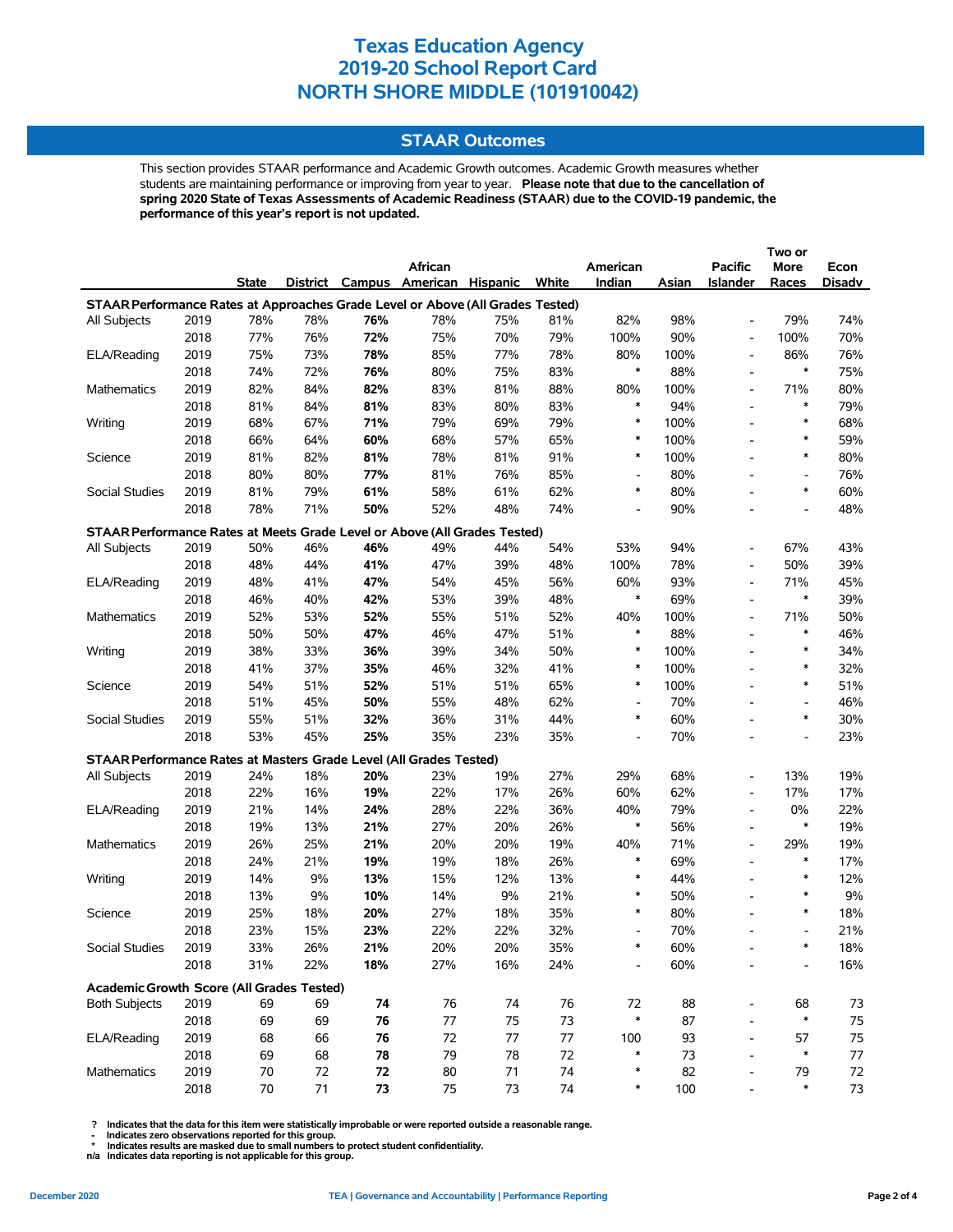## **Prior-Year Non-Proficient and Student Success Initiative STAAR Outcomes**

Progress of Prior-Year Non-Proficient Students shows STAAR performance rates for students who did not perform satisfactorily in 2017-18 but did in 2018-19. Student Success Initiative shows rates related to the requirement for students to demonstrate proficiency on the reading and mathematics STAAR in grades 5 and 8. **Please note that due to the cancellation of spring 2020 State of Texas Assessments of Academic Readiness (STAAR) due to the COVID-19 pandemic, this year's report is not updated.**

|                                                       |                                      |                 |                                                   |                                                                       |                 |       | Two or                   |        |                 |                          |               |  |
|-------------------------------------------------------|--------------------------------------|-----------------|---------------------------------------------------|-----------------------------------------------------------------------|-----------------|-------|--------------------------|--------|-----------------|--------------------------|---------------|--|
|                                                       |                                      |                 |                                                   | African                                                               |                 |       | American                 |        | <b>Pacific</b>  | <b>More</b>              | Econ          |  |
|                                                       | <b>State</b>                         | <b>District</b> | Campus                                            | American                                                              | <b>Hispanic</b> | White | Indian                   | Asian  | <b>Islander</b> | Races                    | <b>Disadv</b> |  |
| <b>Progress of Prior-Year Non-Proficient Students</b> |                                      |                 |                                                   |                                                                       |                 |       |                          |        |                 |                          |               |  |
|                                                       | Sum of Grades 4-8                    |                 |                                                   |                                                                       |                 |       |                          |        |                 |                          |               |  |
| Reading                                               |                                      |                 |                                                   |                                                                       |                 |       |                          |        |                 |                          |               |  |
| 2019                                                  | 41%                                  | 42%             | 42%                                               | 46%                                                                   | 42%             | 38%   | *                        |        |                 | $\ast$                   | 40%           |  |
| 2018                                                  | 38%                                  | 39%             | 40%                                               | 45%                                                                   | 39%             | 33%   |                          | *      |                 |                          | 40%           |  |
| <b>Mathematics</b>                                    |                                      |                 |                                                   |                                                                       |                 |       |                          |        |                 |                          |               |  |
| 2019                                                  | 45%                                  | 50%             | 50%                                               | 38%                                                                   | 52%             | 53%   | *                        |        |                 | ∗                        | 50%           |  |
| 2018                                                  | 47%                                  | 55%             | 57%                                               | 60%                                                                   | 57%             | 57%   |                          | $\ast$ |                 | $\overline{\phantom{a}}$ | 57%           |  |
|                                                       | <b>Students Success Initiative</b>   |                 |                                                   |                                                                       |                 |       |                          |        |                 |                          |               |  |
| <b>Grade 8 Reading</b>                                |                                      |                 |                                                   |                                                                       |                 |       |                          |        |                 |                          |               |  |
|                                                       |                                      |                 |                                                   | Students Meeting Approaches Grade Level on First STAAR Administration |                 |       |                          |        |                 |                          |               |  |
| 2019                                                  | 78%                                  | 75%             | 74%                                               | 81%                                                                   | 73%             | 74%   | $\ast$                   | 100%   |                 | $\ast$                   | 73%           |  |
|                                                       |                                      |                 | <b>Students Requiring Accelerated Instruction</b> |                                                                       |                 |       |                          |        |                 |                          |               |  |
| 2019                                                  | 22%                                  | 25%             | 26%                                               | 19%                                                                   | 27%             | 26%   | *                        | 0%     |                 | $\ast$                   | 27%           |  |
|                                                       | <b>STAAR Cumulative Met Standard</b> |                 |                                                   |                                                                       |                 |       |                          |        |                 |                          |               |  |
| 2019                                                  | 85%                                  | 83%             | 82%                                               | 86%                                                                   | 81%             | 80%   | *                        | 100%   |                 | $\ast$                   | 80%           |  |
|                                                       | <b>Grade 8 Mathematics</b>           |                 |                                                   |                                                                       |                 |       |                          |        |                 |                          |               |  |
|                                                       |                                      |                 |                                                   | Students Meeting Approaches Grade Level on First STAAR Administration |                 |       |                          |        |                 |                          |               |  |
| 2019                                                  | 82%                                  | 86%             | 84%                                               | 83%                                                                   | 83%             | 86%   |                          | 100%   |                 | *                        | 83%           |  |
|                                                       |                                      |                 | <b>Students Requiring Accelerated Instruction</b> |                                                                       |                 |       |                          |        |                 |                          |               |  |
| 2019                                                  | 18%                                  | 14%             | 16%                                               | 18%                                                                   | 17%             | 14%   |                          | 0%     |                 | ∗                        | 17%           |  |
|                                                       | <b>STAAR Cumulative Met Standard</b> |                 |                                                   |                                                                       |                 |       |                          |        |                 |                          |               |  |
| 2019                                                  | 88%                                  | 91%             | 88%                                               | 88%                                                                   | 88%             | 92%   | $\overline{\phantom{a}}$ | 100%   |                 | ∗                        | 88%           |  |

 **? Indicates that the data for this item were statistically improbable or were reported outside a reasonable range.**

 **- Indicates zero observations reported for this group. \* Indicates results are masked due to small numbers to protect student confidentiality.**

**n/a Indicates data reporting is not applicable for this group.**